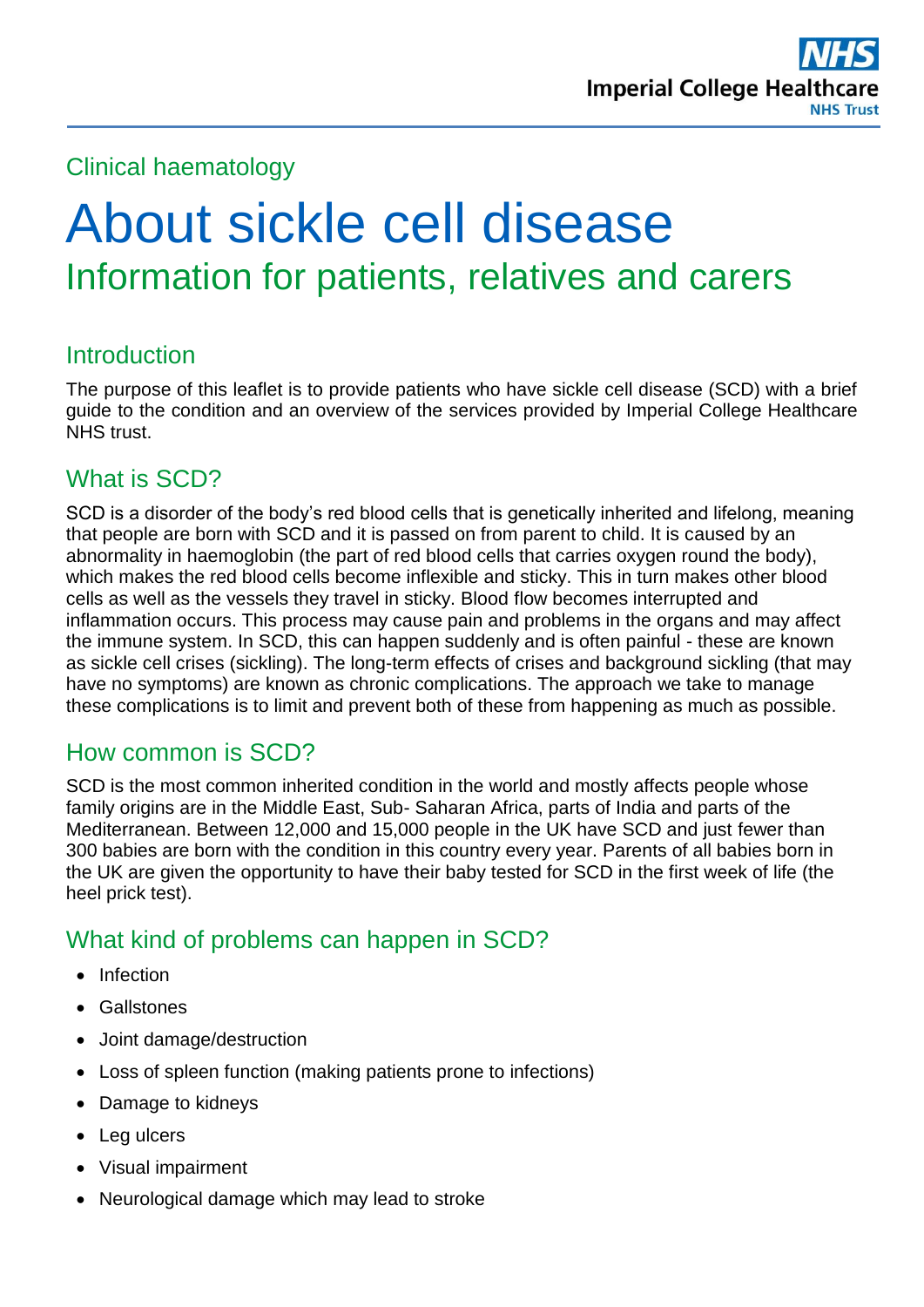• Erectile dysfunction (priapism)

#### **The signs and symptoms of crisis may include:**

- fatigue (feeling tired or weak)
- $\bullet$  pain
- $\bullet$  jaundice (yellowing of the white of the eyes)
- paleness of skin, or inside the mouth or eyes
- dizziness
- headaches
- symptoms of infection, such as fever

#### **If you develop any of the following symptoms please seek medical attention straight away:**

- fever: 38°C or above
- shortness of breath or difficulty in breathing
- feeling very unwell
- abdominal pain
- pain that cannot be controlled with your usual painkillers
- pain which is more severe and/or is different from your usual sickle pain
- new weakness, particularly if felt more on one side of your body than the other
- if you think you are much more anaemic than usual
- priapism a painful erection of the penis lasting more than 30 minutes

# **Treatment**

You may be able to manage a simple painful sickle cell crisis at home by taking painkillers, resting, drinking fluids and keeping warm. However, if the pain becomes worse you may need stronger painkillers in hospital. We can help to control the pain in hospital, and also treat the underlying cause (trigger) and any complications relating to your condition. Sometimes the crisis may not be particularly painful or, more importantly, you may feel unwell from the start. If you are unwell even if you have no pain, you should always contact us as you may need to come to hospital. We may also suggest other ways of managing your condition with preventative treatments. We usually recommend this if the frequency of sickle cell crises increases or if an episode was particularly severe. Treatment options include starting hydroxycarbamide or a long-term blood transfusion programme. Some people have had a bone marrow transplant that has cured their sickle cell disease.

# What can trigger a sickle cell crisis?

Common triggers of a sickle cell crisis include: infection, stress, dehydration, cold/hot weather or sudden changes in temperature or nothing at all. Sometimes crises happen out of the blue.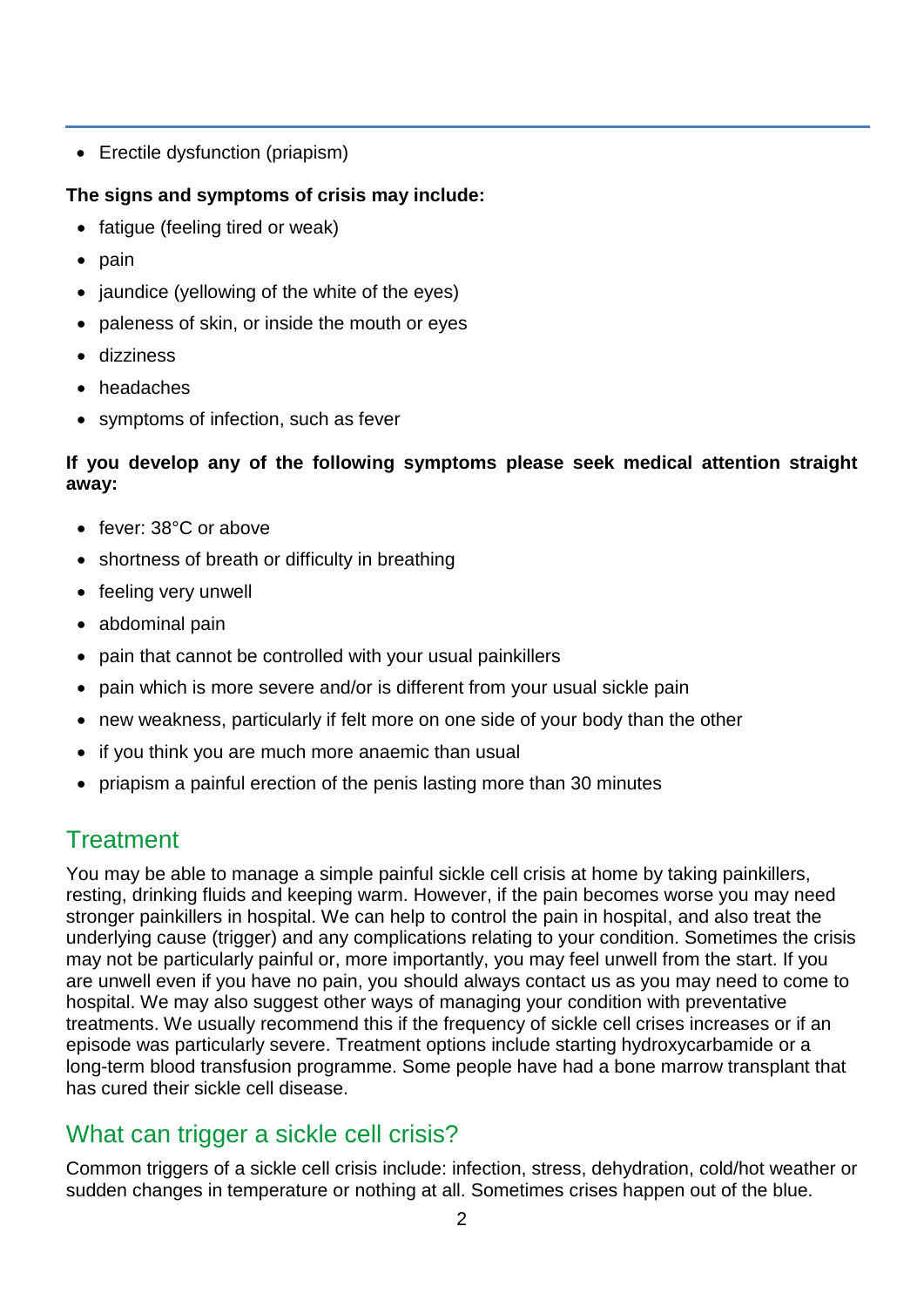#### What to do in an emergency

If you have a non-urgent medical problem or a medical problem unrelated to your sickle cell disease, for example a rash or a twisted ankle, you can contact your GP or go to your local Emergency Department (A&E). If necessary, they can discuss your problem with us. If you have a non-urgent red cell/iron problem, you can ask for your outpatient appointment to be brought forward. It may also be appropriate to have a review in day care or Renal and Haematology Triage Unit (RHTU) if you think you need urgent hospital assessment and treatment for your condition. You can call the 24 hours red cell patients number on **020 3311 7755**. .

**If you think your condition may be life threatening call 999 and show your 'Patient Access Card' to the ambulance crew.** If you attend an Emergency Department (A&E) in another hospital and are admitted, depending on your condition, it may be possible to transfer you to Hammersmith Hospital. Please be aware that although we are always happy to support other teams, we would not be able to manage your care at another hospital.

**Note:** If you have an infectious illness, such as cough, cold, diarrhoea (runny poo), vomiting or chicken pox, please inform the triage nurse when you contact the service and they will advise you what to do next.

**Please do not come to clinic or Haematology Outpatient Department (HOPD or day care) or RHTU if you have any of the above symptoms.**

#### How to manage pain at home

Get to know your body and how sickle cell affects you. This helps you to recognise the early signs that a sickle crisis is starting. Rest, keep warm, take your painkillers, and keep hydrated. Take a warm bath or apply a heat pad to the painful area. You could distract yourself by listening to music, doing puzzles or watch a movie.

Be mindful of the kind of pain you're experiencing. Is it your usual sickle crisis pain or chronic pain or non-sickle pain?

If the pain becomes worse you may need stronger painkillers in hospital. We can help to control the pain in hospital, and also treat the underlying cause (trigger) and any complications relating to your condition.

#### **Medications**

#### **Medications you need to take at home are:**

- penicillin V or erythromycin prophylaxis antibiotics
- folic acid for development of the red blood cells
- paracetamol, codeine, naproxen/ ibruprofen, e.g. painkillers

Certain medications for people with sickle cell disease need to be given or monitored in the clinic and will be prescribed in clinic. These medications may include stronger opiates (painkillers). This is prescribed on a case by case basis and will be prescribed from one place only (which may be clinic), as part of national guidance.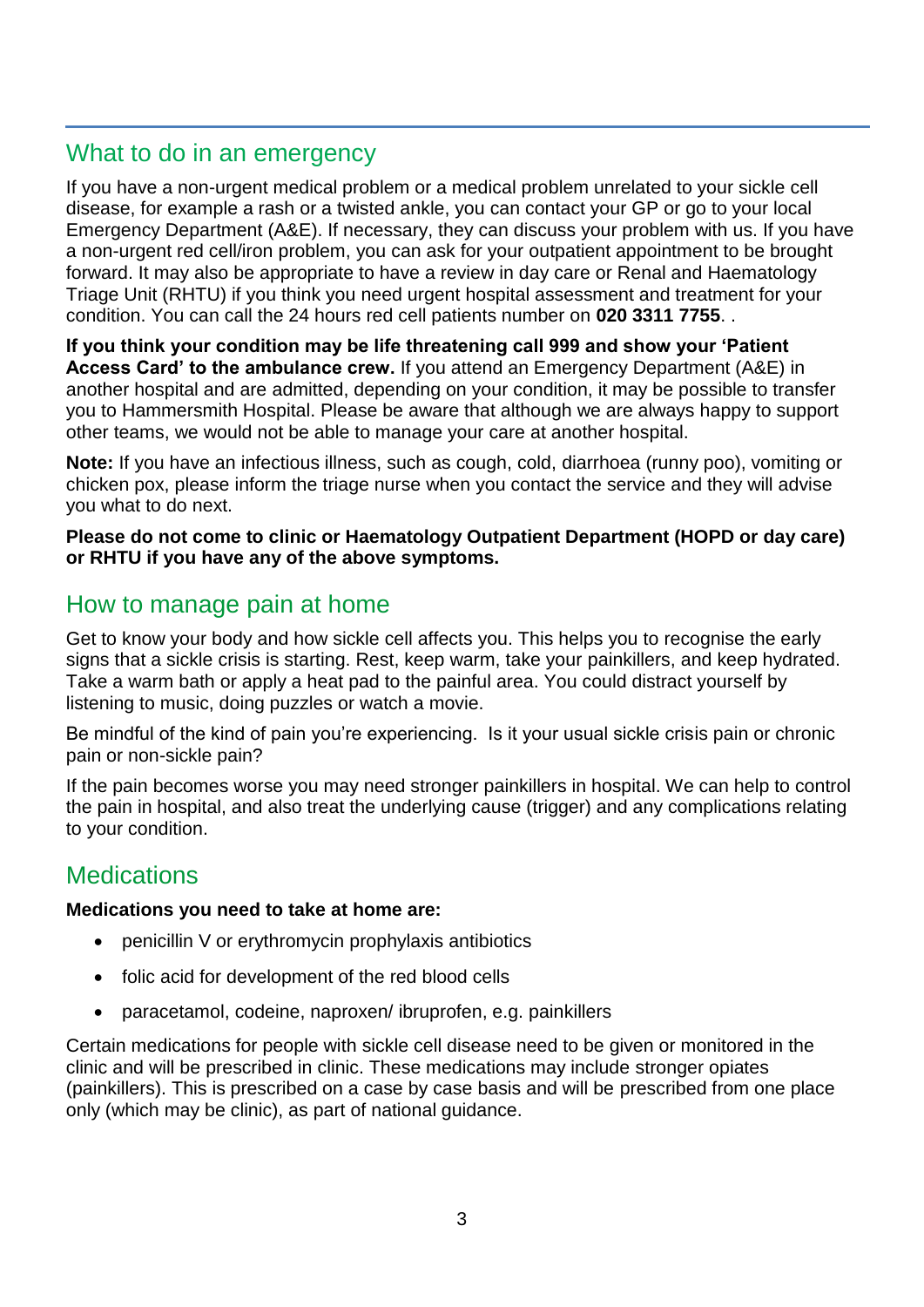In addition, you may need to take:

- hydroxycarbamide (Hydroxyurea) to manage frequent pain crisis
- etilefrine for management of priapism
- deferasirox (Exjade $^{\circledR}$ )
- deferiprone (Ferriprox<sup>™</sup>) for iron overload
- desferrioxamine (Desferal<sup>®</sup>) an infusion pump inserted under the surface of skin for iron overload

Other medications should be prescribed by your GP.

#### What can I do to stay well?

- Maintain a good fluid intake by drinking 2 to 3 litres water daily
- Eat healthily
- Exercise
- Make sure infections are treated quickly
- Maintain a good balance of nutrition and activity
- Ensure your vaccinations are up-to-date
- Avoid smoking
- Take penicillin twice a day for life
- It is important to avoid extremes of temperatures, wrapping up and wearing sufficiently warm clothing when it is cold
- Ensure that you attend your clinic appointments so that we can review your health and monitor you for any complications

Attending your clinic appointments is a requirement stipulated in the National Standards produced by the Sickle Cell Society together with the Department of Health. These appointments are every six to twelve months in healthy people but may be more frequent if you have health problems.

If you do not have an appointment or your appointment is inconvenient, please **change it.** We understand that you have busy lives with many commitments and we will do our best to schedule an appointment that is convenient for you. The red cell clinic telephone number is **020 3313 3297.**

## Travel advice

Check any necessary travel vaccines needed to the country you are travelling to and arrange these through your GP practice or a travel clinic at least six weeks in advance. If you are visiting an area that requires Yellow Fever vaccination and are currently taking the drug hydroxycarbamide please discuss this with your hospital specialist as it may not be recommended.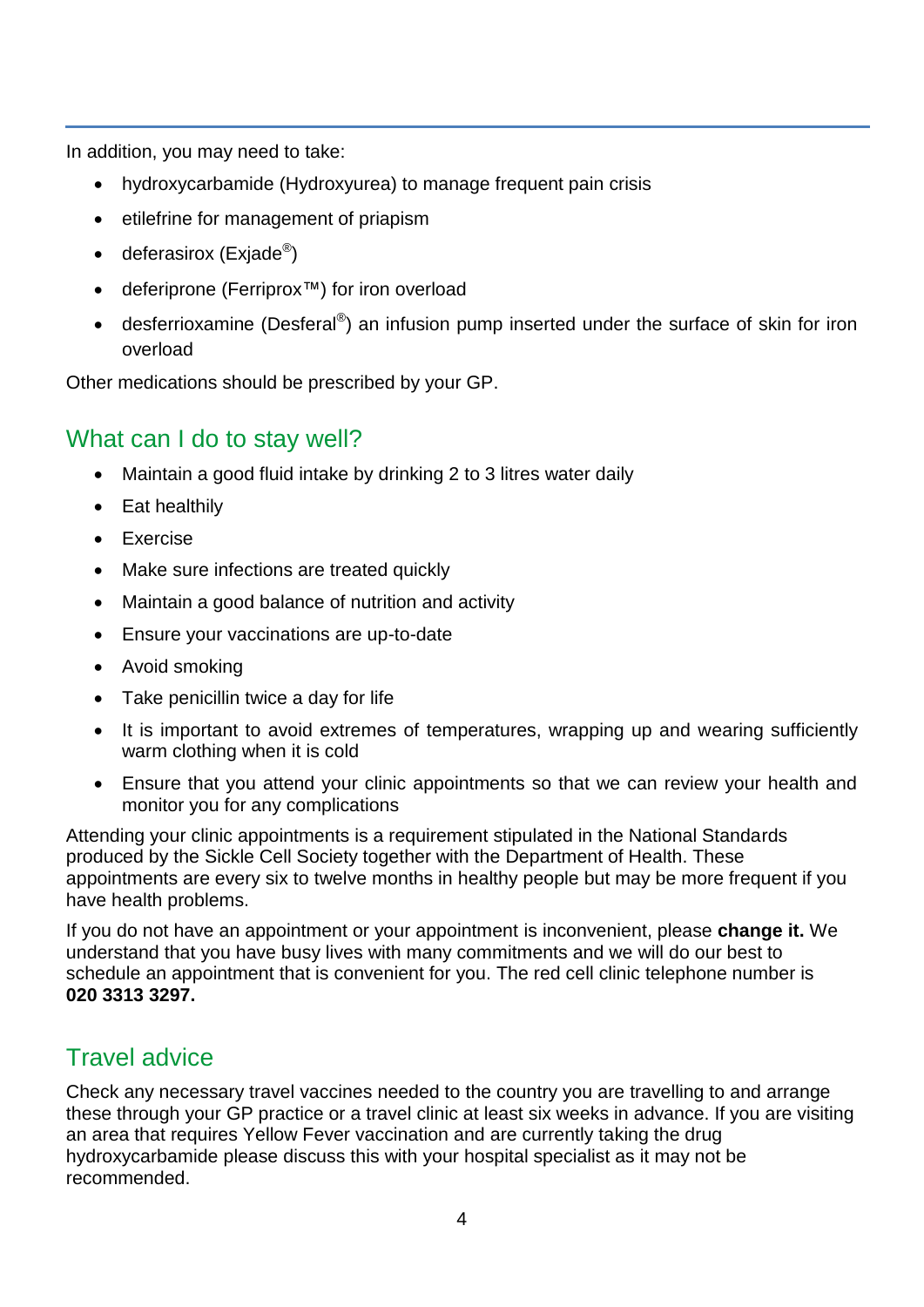For more information please see our leaflet: *Travelling abroad: advice for patients with sickle cell disease and thalassaemia*.

#### Protect yourself against infection

Make sure you are up to date with routine immunisations:

- pneumovax (given every 5 years)
- haemophilus influenzae type b and meningococcal C
- meningococcal ACWY conjugate
- influenza (given every year)

**Carry a card with your vaccine record**. This can be provided by your GP practice.

#### Transfusion and iron chelation

Due to complications of sickle cell disease some patients require regular blood transfusions or red cell exchanges. Blood contains iron. Accumulation of iron in the body is called iron overload.

Iron cannot be removed by the body naturally, resulting in complications affecting the heart, the liver, the endocrine glands (adrenal and pancreas). If allowed to accumulate, it will result in serious complications.

Regular blood tests and scans are done to monitor and detect when the iron levels are raised and require treatment.

Medication is needed to remove the iron from the body. This is called iron chelation therapy. They are used to remove iron from the body to reduce and prevent damage to organs.

There are three types of iron chelators which can be used alone or combined. These are:

- 1) Deferasirox (Exjade<sup>®</sup>) taken in tablet form by mouth
- 2) Deferiprone (Ferriprox™) taken in tablet form by mouth
- 3) Desferrioxamine (Desferal $^{\circledR}$ ) an infusion pump inserted under the surface of skin.

#### Genetic counselling and testing

Sickle cell disease is a genetically inherited condition. If you are planning to have a baby, you can arrange for genetic counselling and you should also arrange for your partner to be tested if they do not know whether they are a carrier for unusual haemoglobin. If this shows you are both at risk of having a baby affected with SCD, the option of prenatal diagnosis (testing) will be discussed.

If you or your partner becomes pregnant, please tell us immediately if you wish to have prenatal diagnosis.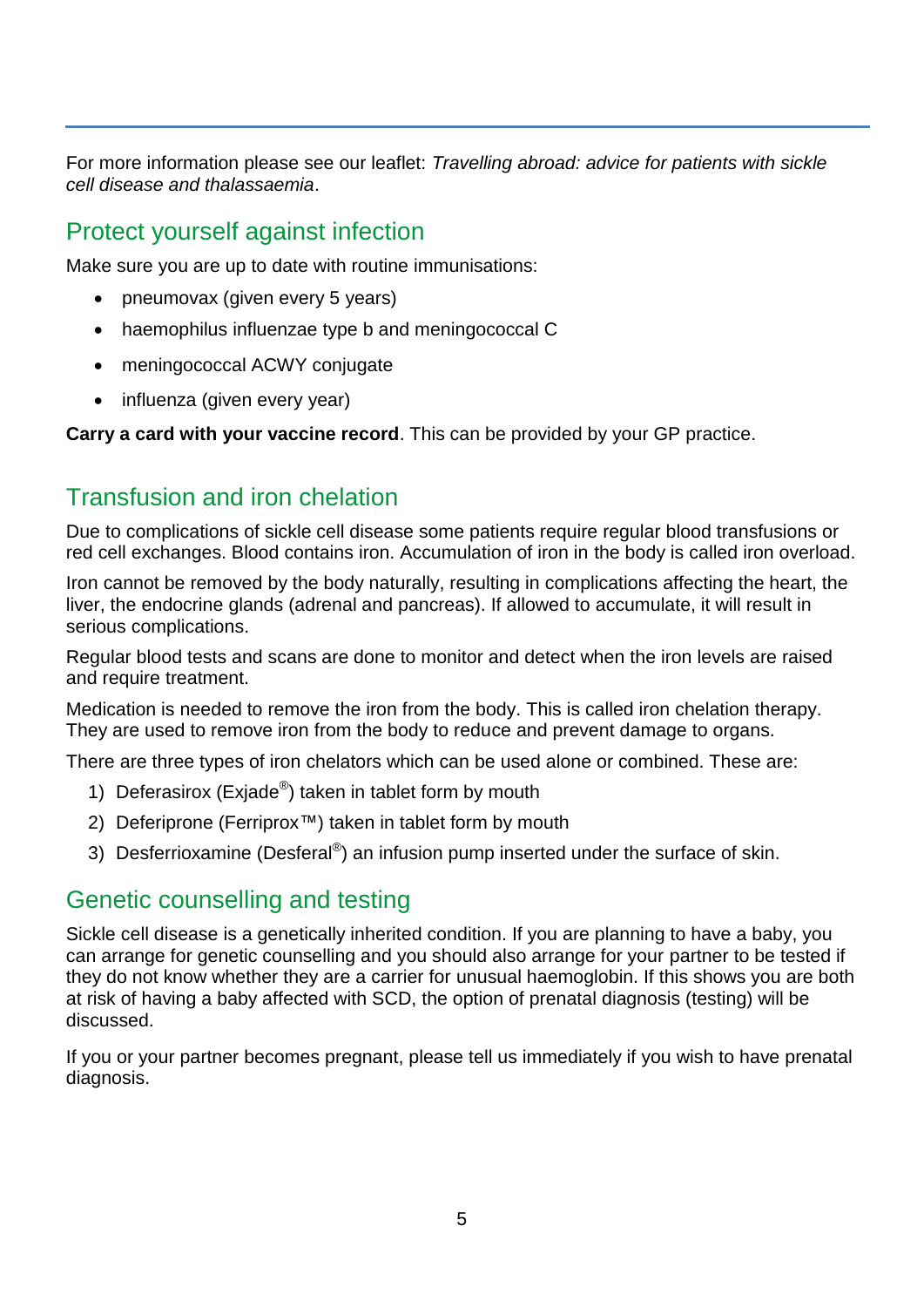#### Obstetric care

It is important that you receive the best care during your pregnancy as early as possible. You and your baby will be followed-up and monitored closely at regular appointments in the joint obstetric/haematology clinic.

### What are the risks to me and my baby in pregnancy?

Many women with sickle cell disease have healthy babies and problem-free pregnancies. However, pregnancy may be a physically and emotionally demanding time for the mother, and complications may develop for a variety of reasons, some of which may or may not be related to the SCD. To ensure that you and your baby thrive during the pregnancy, and that any problems are identified early and managed properly, you will be seen by healthcare professionals and have more frequent visits and scans.

#### **Things to be aware of:**

- painful crises can be more common during pregnancy and can be brought on by cold weather, dehydration and doing too much physical activity. If you have morning sickness (which can lead to dehydration) or any other concerns, contact your maternity unit as soon as possible
- crises in pregnancy can also lead to worsening anaemia or acute chest syndrome. If you feel particularly tired, short of breath, or you think you are having a crisis, please contact your haematology team and the maternity unit as soon as possible
- pregnant women are generally at an increased risk of developing blood clots in the legs or lungs (venous thrombosis). SCD further raises this risk
- you are also at an increased risk of high blood pressure during the pregnancy. This is known as pre-eclampsia and tends to happen later in pregnancy. To minimise this risk, all women with SCD are offered low dose aspirin as soon as pregnancy is confirmed
- SCD may also affect the growth of your baby because it can affect how your placenta works
- you are more likely than women without SCD to go into labour early or need a caesarean section. If you do not go into labour early, your maternity team may advise you to have your labour started off (induced) at some point before your due date to reduce the risks of becoming unwell to you and your baby. Your obstetrician and midwife will talk to you about your options

#### National Haemoglobinopathy Registry (NHR)

The NHR is a database of patients with red cell disorders (mainly sickle cell and thalassaemia) living in the UK. This database collects data that is required by the Department of Health from haemoglobinopathy centres. The central aim of the registry is to improve patient care of these conditions. Your red cell team will speak to you about this in detail and offer you an information leaflet.